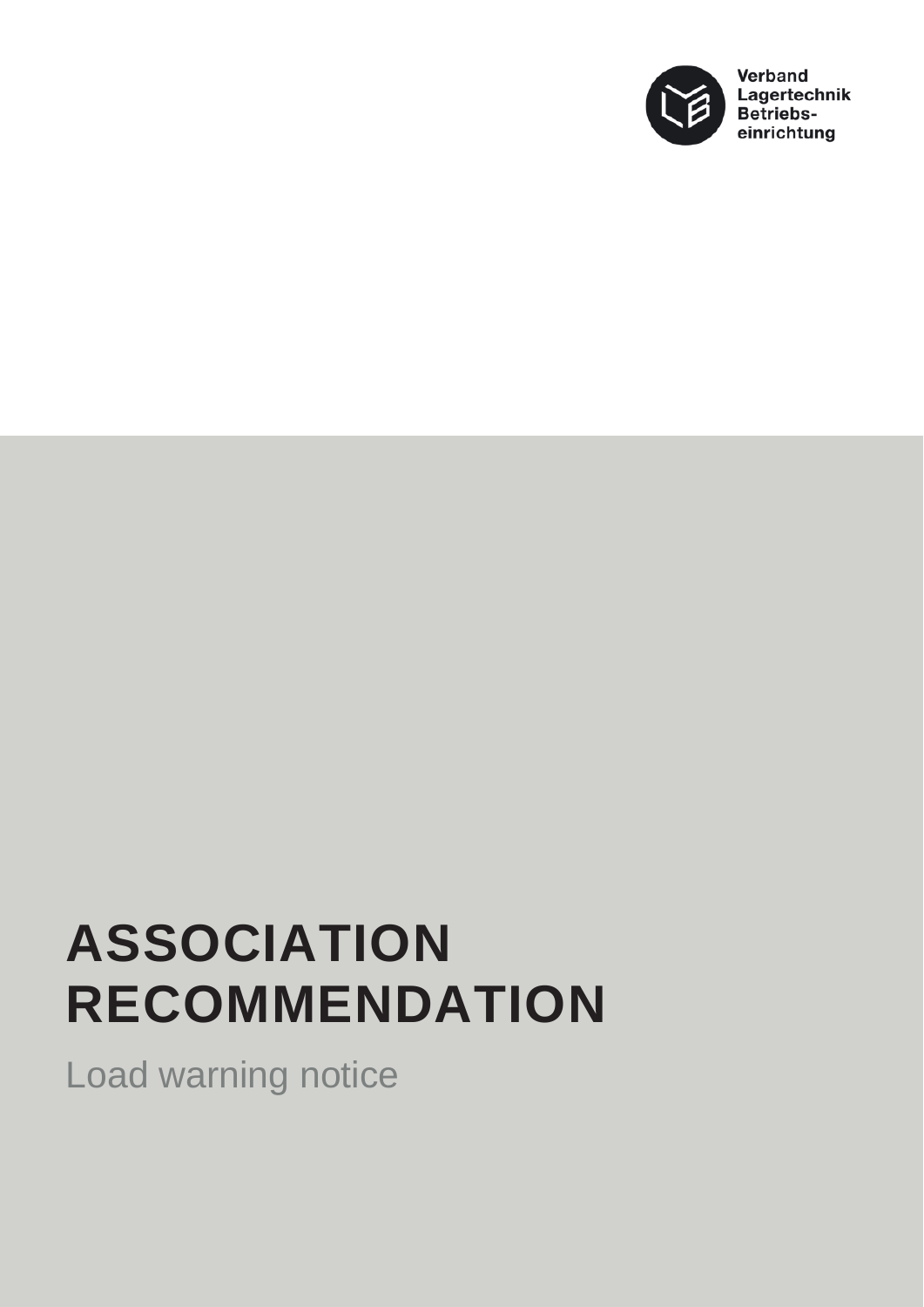

Load warning notice

As a result of our duty of market observation, we realise that in spite of established norms and standard specification, it happens time and again that racking/shelving systems are not used in compliant condition.

The user of a racking/shelving system is recommended to use original load warning notice of the shelf manufacturer only, because only they have the facility of accessing all the relevant documents which are needed for the calculation of the actual possible load.

Even the standards DIN EN 15635 or DIN EN 15512 and the rule of the "Berufsgenossenschaft" (DGUV Rule 108-007, Chapt. 4.2.7) clearly indicate the specification:

- Pursuant to section 9.4.1. in DIN EN 15635, the shelving systems must be checked for the presence of current and compliant load and information notices in the annual expert's inspection.
- Para 7 of DIN EN 15635 (c) points out that safe load warning notices shall be updated (...) after all changes to rack configuration.

The correct display of the load warning notice (agreement of data) is also consistently monitored in the course of quality assurance (e.g. RAL-RG 614).

It is also important to note that the user is responsible for using the racking/shelving system within the framework of permitted loads (as per Load capacity plates).

An accurate understanding of the exact situation on site is indispensable for the compilation of current, reliable load details. The approved rack inspector by the Association LBE who possesses the technical knowledge of the particular racking/shelving system can provide help.

For this reason, it is strongly advised to check the shelves, even in the course of this rack inspection, and to contact the manufacturer for the compliance of load warning notice.

Thus, the shelf has an "operating permit" with the correct load warning notice only and saves unnecessary discussions in case of necessary internal risk assessments of work places in the warehouse and shelving systems.